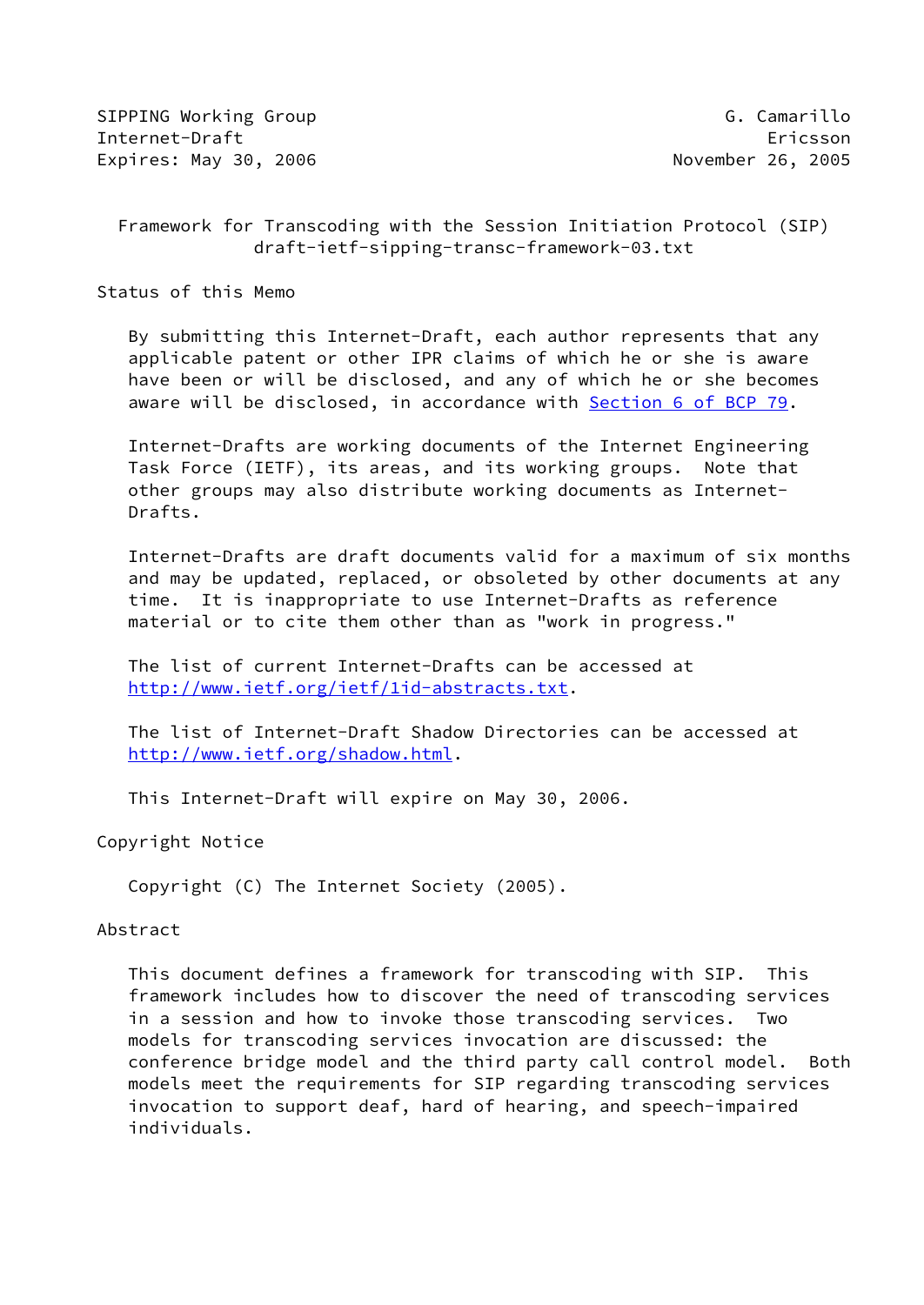Internet-Draft Transcoding Framework November 2005

# Table of Contents

| Discovery of the Need for Transcoding Services $\cdots$ 3 |  |
|-----------------------------------------------------------|--|
| $\frac{3}{2}$ . Transcoding Services Invocation 4         |  |
| $3.1$ . Third Party Call Control Transcoding Model 5      |  |
| $3.2$ . Conference Bridge Transcoding Model 6             |  |
| 4. Security Considerations 7                              |  |
|                                                           |  |
|                                                           |  |
|                                                           |  |
| 7.1. Normative References 8                               |  |
| 7.2. Informational References 9                           |  |
|                                                           |  |
| Intellectual Property and Copyright Statements 11         |  |
|                                                           |  |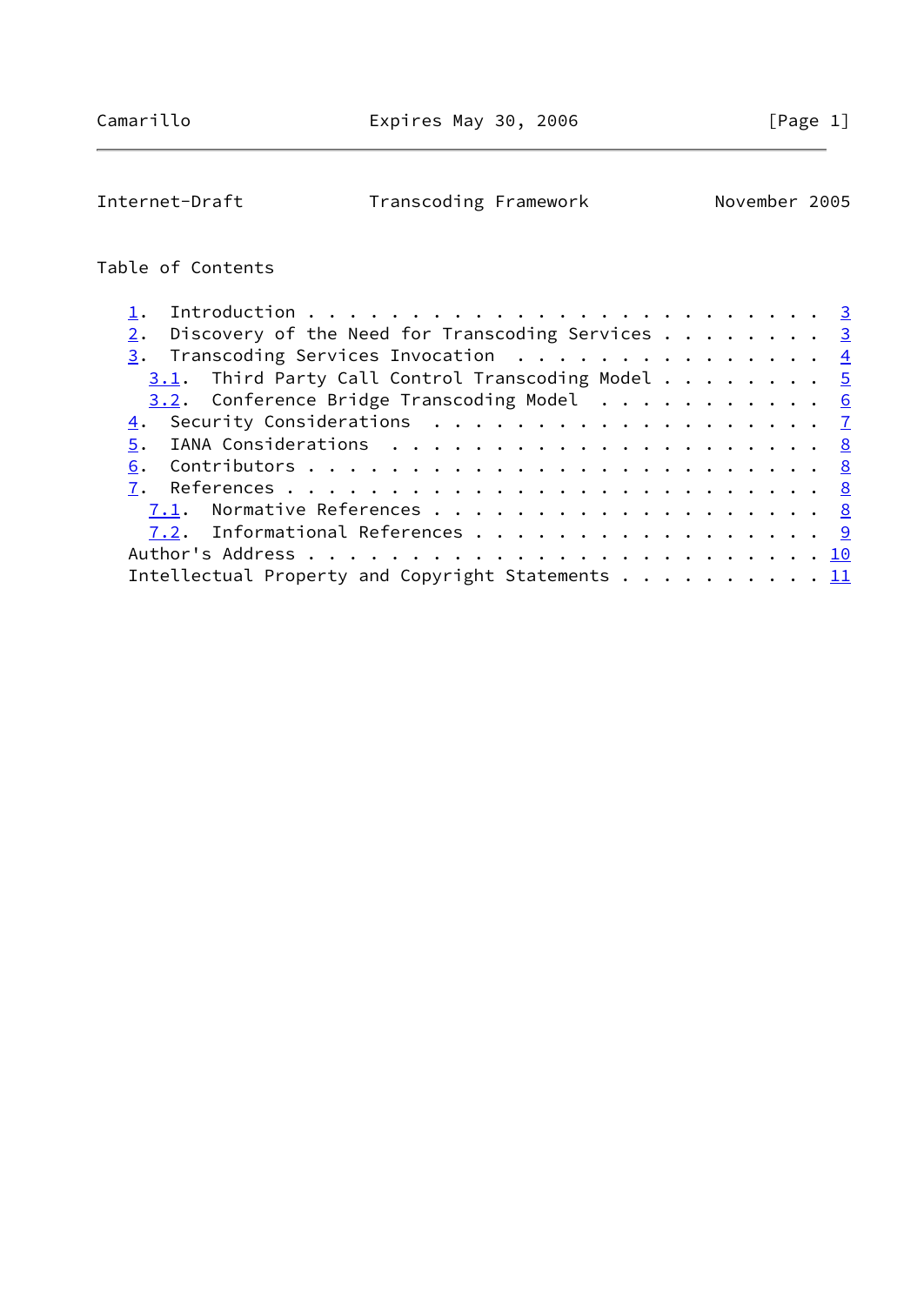Camarillo Expires May 30, 2006 [Page 2]

<span id="page-2-1"></span>

Internet-Draft Transcoding Framework November 2005

## <span id="page-2-0"></span>[1](#page-2-0). Introduction

Two user agents involved in a SIP  $[3]$  $[3]$  dialog may find it impossible to establish a media session due to a variety of incompatibilities. Assuming that both user agents understand the same session description format (e.g., SDP  $[12]$  $[12]$ ), incompatibilities can be found at the user agent level and at the user level. At the user agent level, both terminals may not support any common codec or may not support common media types (e.g., a text-only terminal and an audio only terminal). At the user level, a deaf person will not understand anything said over an audio stream.

 In order to make communications possible in the presence of incompatibilities, user agents need to introduce intermediaries that provide transcoding services to a session. From the SIP point of view, the introduction of a transcoder is done in the same way to resolve both user level and user agent level incompatibilities. So, the invocation mechanisms described in this document are generally applicable to any type of incompatibility related to how the information that needs to be communicated is encoded.

 Furthermore, although this framework focuses on transcoding, the mechanisms described are applicable to media manipulation in general. It would be possible to use them, for example, to invoke a server that simply increased the volume of an audio stream.

 This document does not describe media server discovery. That is an orthogonal problem that one can address using user agent provisioning or other methods.

 The remainder of this document is organized as follows. [Section 2](#page-3-0) deals with the discovery of the need of transcoding services for a particular session. [Section 3](#page-4-0) introduces the third party call control and conference bridge transcoding invocation models, which are further described in [Section 3.1](#page-4-1) and [Section 3.2](#page-5-0) respectively. Both models meet the requirements regarding transcoding services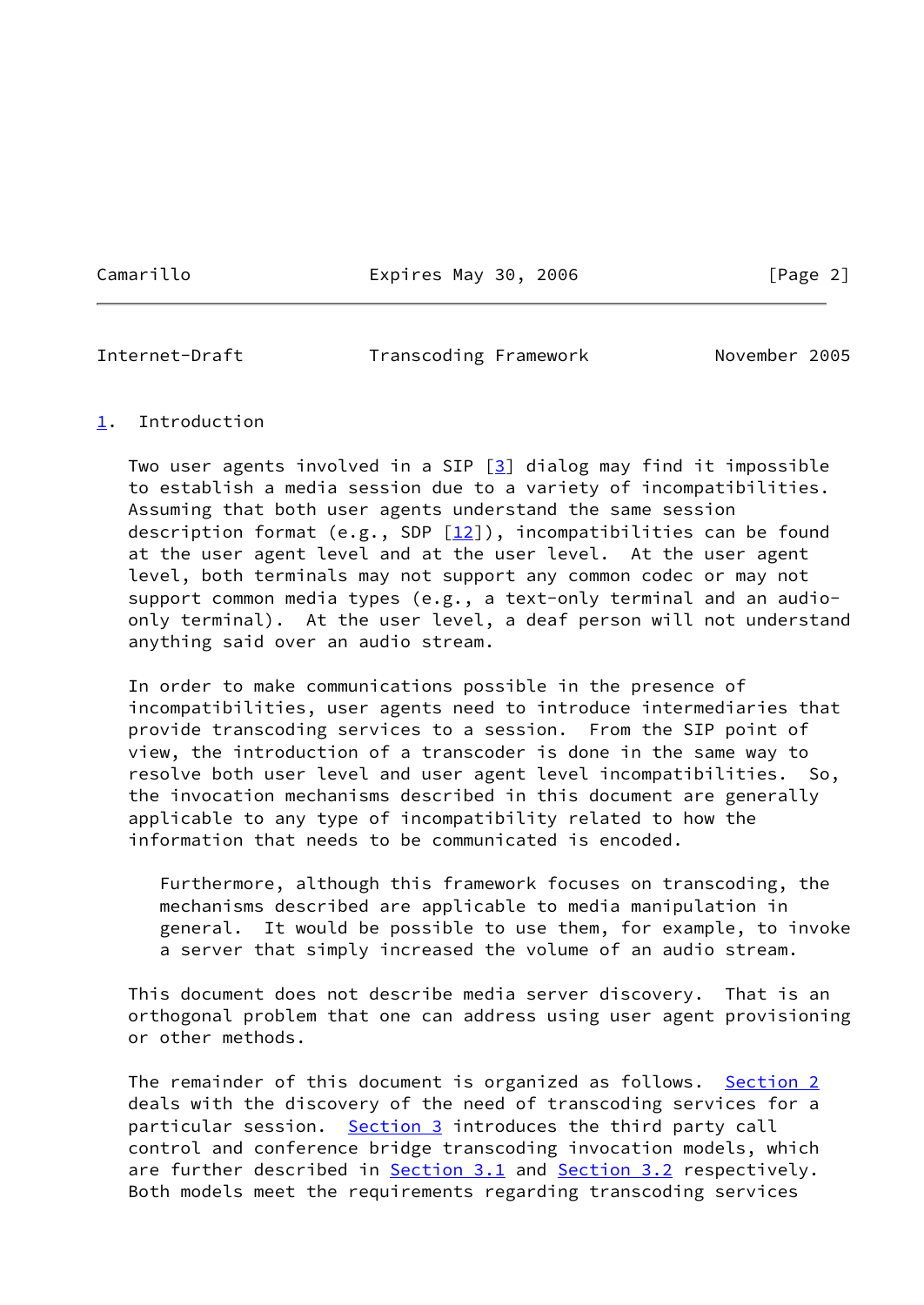invocation in  $RFC3351$  [[6\]](#page-8-5) to support deaf, hard of hearing, and speech-impaired individuals.

#### <span id="page-3-0"></span>[2](#page-3-0). Discovery of the Need for Transcoding Services

 According to the one-party consent model defined in [RFC 3238](https://datatracker.ietf.org/doc/pdf/rfc3238) [\[2\]](#page-8-6), services that involve media manipulation invocation are best invoked by one of the end-points involved in the communication, as opposed to being invoked by an intermediary in the network. Following this principle, one of the end-points should be the one detecting that transcoding is needed for a particular session.

| Camarillo | Expires May 30, 2006 | [Page 3] |
|-----------|----------------------|----------|
|           |                      |          |

<span id="page-3-1"></span>Internet-Draft Transcoding Framework November 2005

 In order to decide whether or not transcoding is needed, a user agent needs to know the capabilities of the remote user agent. A user agent acting as an offerer  $[4]$  $[4]$  typically obtains this knowledge by downloading a presence document that includes media capabilities (e.g., Bob is available on a terminal that only supports audio) or by getting an SDP description of media capabilities as defined in [RFC](https://datatracker.ietf.org/doc/pdf/rfc3264) [3264](https://datatracker.ietf.org/doc/pdf/rfc3264) [\[4\]](#page-8-7).

Presence documents are typically received in a NOTIFY  $[5]$  $[5]$  request as a result of a subscription. SDP media capabilities descriptions are typically received in a 200 (OK) response to an OPTIONS request or in a 488 (Not Acceptable Here) response to an INVITE.

 It is recommended that an offerer does not invoke transcoding services before making sure that the answerer does not support the capabilities needed for the session. Making wrong assumptions about the answerer's capabilities can lead to situations where two transcoders are introduced (one by the offerer and one by the answerer) in a session that would not need any transcoding services at all.

 An example of the situation above is a call between two GSM phones (without using transcoding-free operation). Both phones use a GSM codec, but the speech is converted from GSM to PCM by the originating MSC and from PCM back to GSM by the terminating MSC.

 Note that transcoding services can be symmetric (e.g., speech-to-text plus text-to-speech) or asymmetric (e.g., a one-way speech-to-text transcoding for a hearing-impaired user that can talk).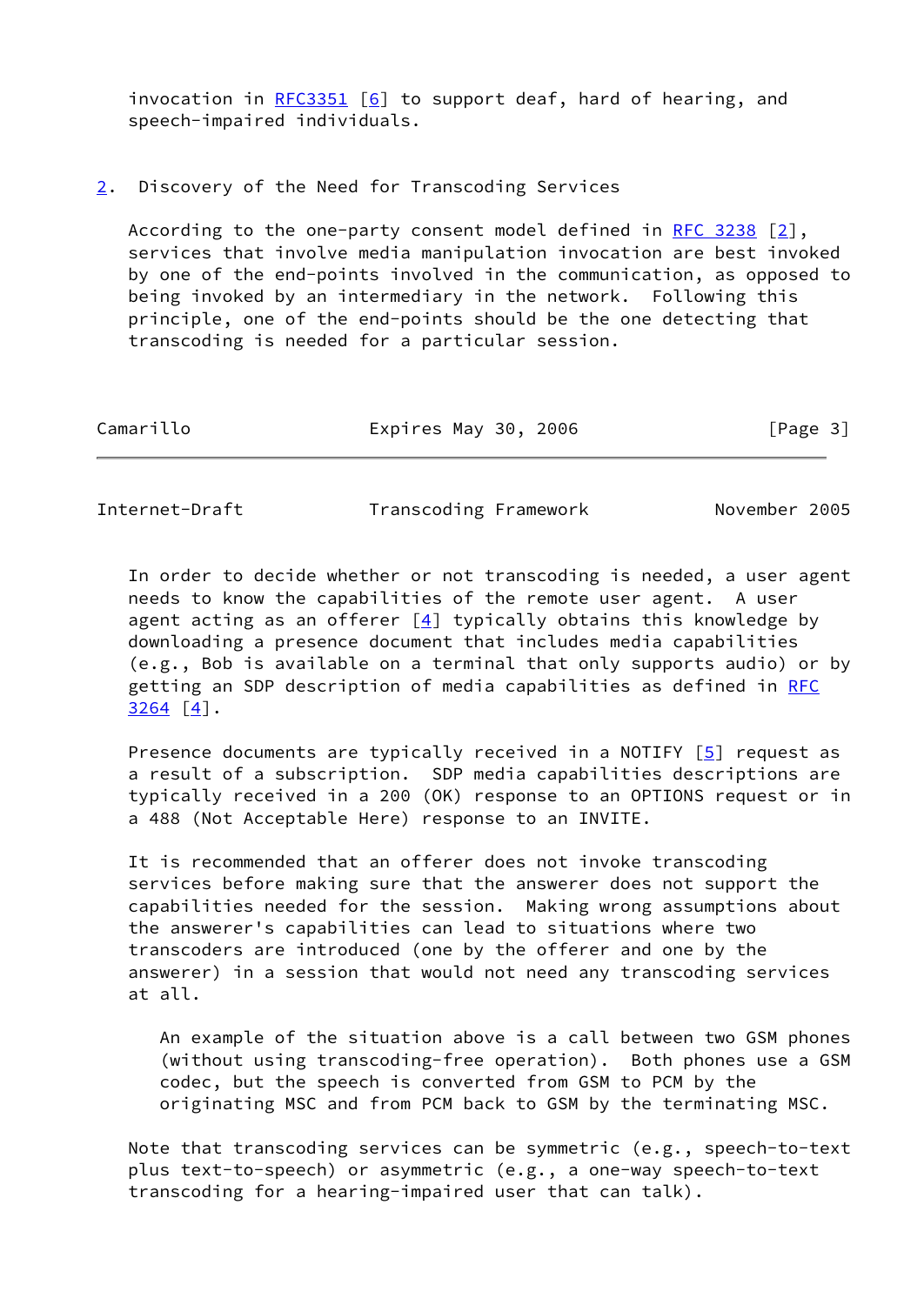## <span id="page-4-0"></span>[3](#page-4-0). Transcoding Services Invocation

 Once the need for transcoding for a particular session has been identified as described in  $Section 2$ , one of the user agents needs to invoke transcoding services.

 As stated earlier, transcoder location is outside the scope of this document. So, we assume that the user agent invoking transcoding services knows the URI of a server that provides them.

 Invoking transcoding services from a server (T) for a session between two user agents (A and B) involves establishing two media sessions; one between A and T and another between T and B. How to invoke T's services (i.e., how to establish both A-T and T-B sessions) depends on how we model the transcoding service. We have considered two models for invoking a transcoding service. The first is to use third party call control [[7\]](#page-9-3), also referred to as 3pcc. The second is to

| Camarillo<br>Expires May 30, 2006 | [Page 4] |
|-----------------------------------|----------|
|-----------------------------------|----------|

<span id="page-4-2"></span>Internet-Draft Transcoding Framework November 2005

 use a (dial-in and dial-out) conference bridge that negotiates the appropriate media parameters on each individual leg (i.e., A-T and  $T-B$ ).

[Section 3.1](#page-4-1) analyzes the applicability of the third party call control model and **Section 3.2** analyzes the applicability of the conference bridge transcoding invocation model.

<span id="page-4-1"></span>[3.1](#page-4-1). Third Party Call Control Transcoding Model

In the 3pcc transcoding model, defined in  $[10]$  $[10]$ , the user agent invoking the transcoding service has a signalling relationship with the transcoder and another signalling relationship with the remote user agent. There is no signalling relationship between the transcoder and the remote user agent, as shown in Figure 1.

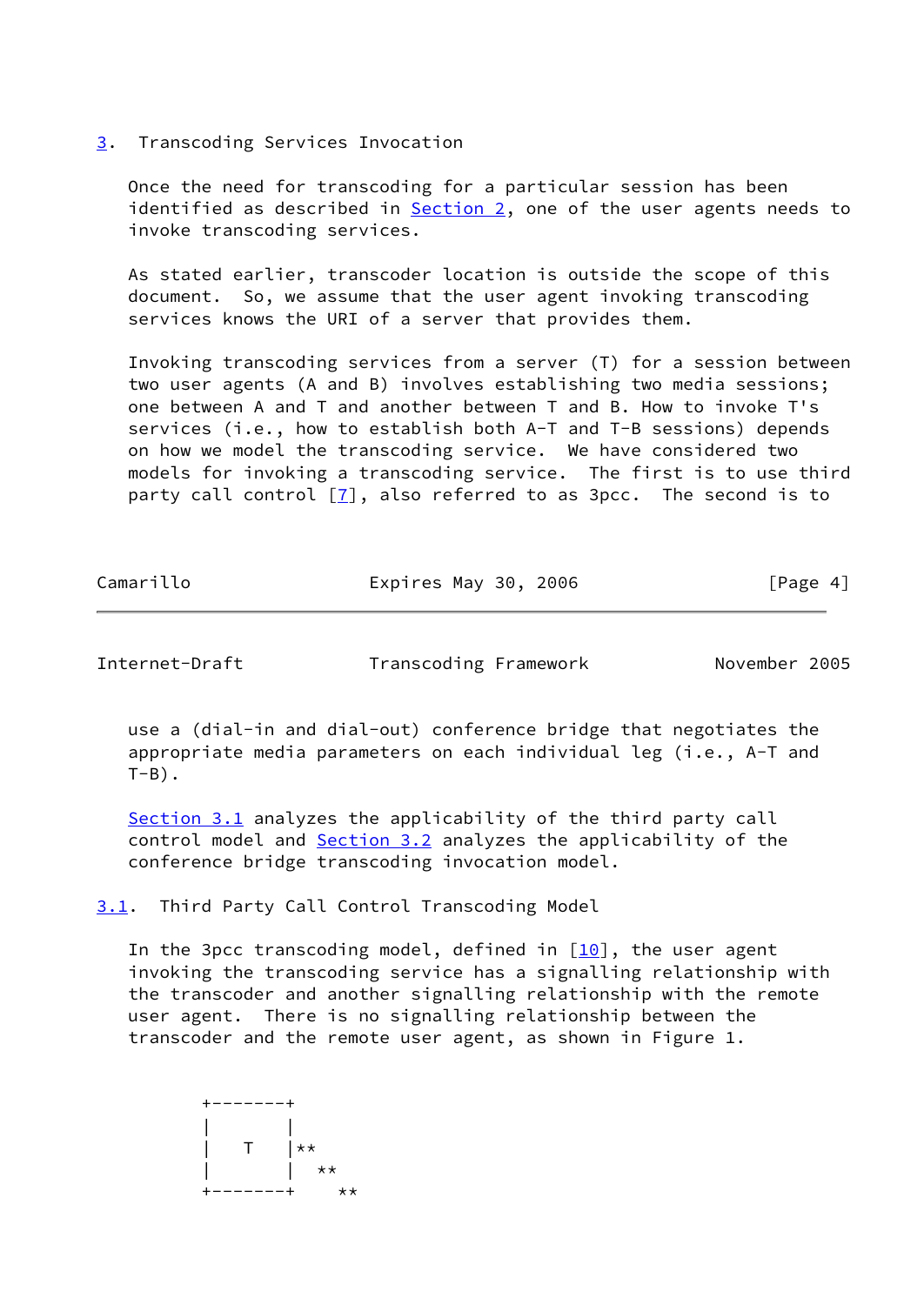

 <-SIP-> Signalling \*\*\*\*\*\*\* Media

Figure 1: Third party call control model

 This model is suitable for advanced end points that are able to perform third party call control. It allows end-points to invoke transcoding services on a stream basis. That is, the media streams that need transcoding are routed through the transcoder while the streams that do not need it are sent directly between the end points. This model also allows to invoke one transcoder for the sending direction and a different one for the receiving direction of the same

| Camarillo | Expires May 30, 2006 | [Page 5] |
|-----------|----------------------|----------|
|           |                      |          |

<span id="page-5-1"></span>

| Internet-Draft | Transcoding Framework | November 2005 |  |
|----------------|-----------------------|---------------|--|
|                |                       |               |  |

stream.

 Invoking a transcoder in the middle of an ongoing session is also quite simple. This is useful when session changes occur (e.g., an audio session is upgraded to an audio/video session) and the end points cannot cope with the changes (e.g., they had common audio codecs but no common video codecs).

 The privacy level that is achieved using 3pcc is high, since the transcoder does no see the signalling between both end-points. In this model, the transcoder only has access to the information that is strictly needed to perform its function.

<span id="page-5-0"></span>[3.2](#page-5-0). Conference Bridge Transcoding Model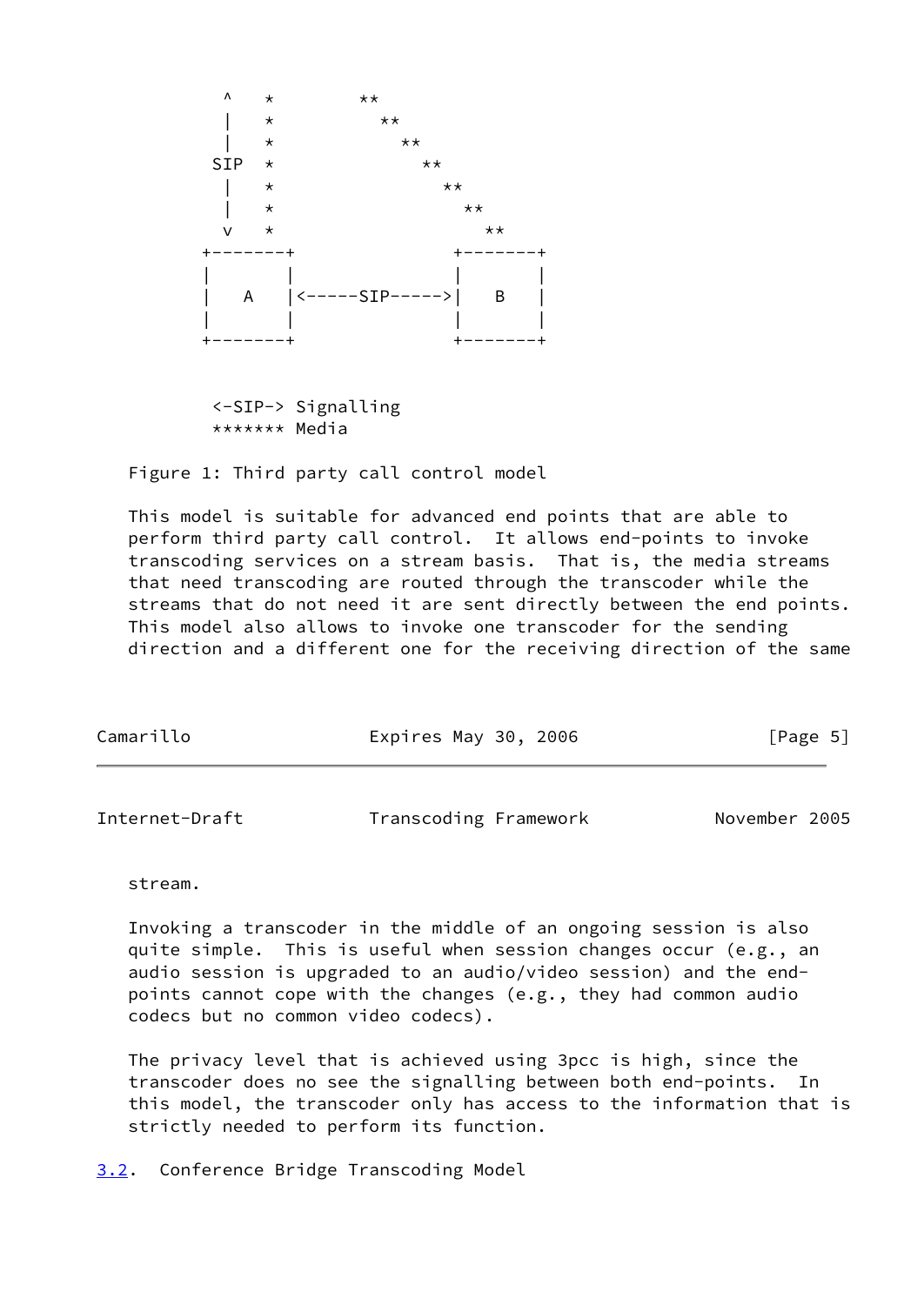In a centralized conference, there are a number of media streams between the conference server and each participant of a conference. For a given media type (e.g., audio) the conference server sends, over each individual stream, the media received over the rest of the streams, typically performing some mixing. If the capabilities of all the end points participating in the conference are not the same, the conference server may have to send audio to different participants using different audio codecs.

 Consequently, we can model a transcoding service as a two-party conference server that may change not only the codec in use, but also the format of the media (e.g., audio to text).

 Using this model, T behaves as a B2BUA (Back-to-Back User Agent) and the whole A-T-B session is established as described in  $[11]$  $[11]$ . Figure 2 shows the signalling relationships between the end-points and the transcoder.

Camarillo Expires May 30, 2006 [Page 6]

<span id="page-6-0"></span>Internet-Draft Transcoding Framework November 2005

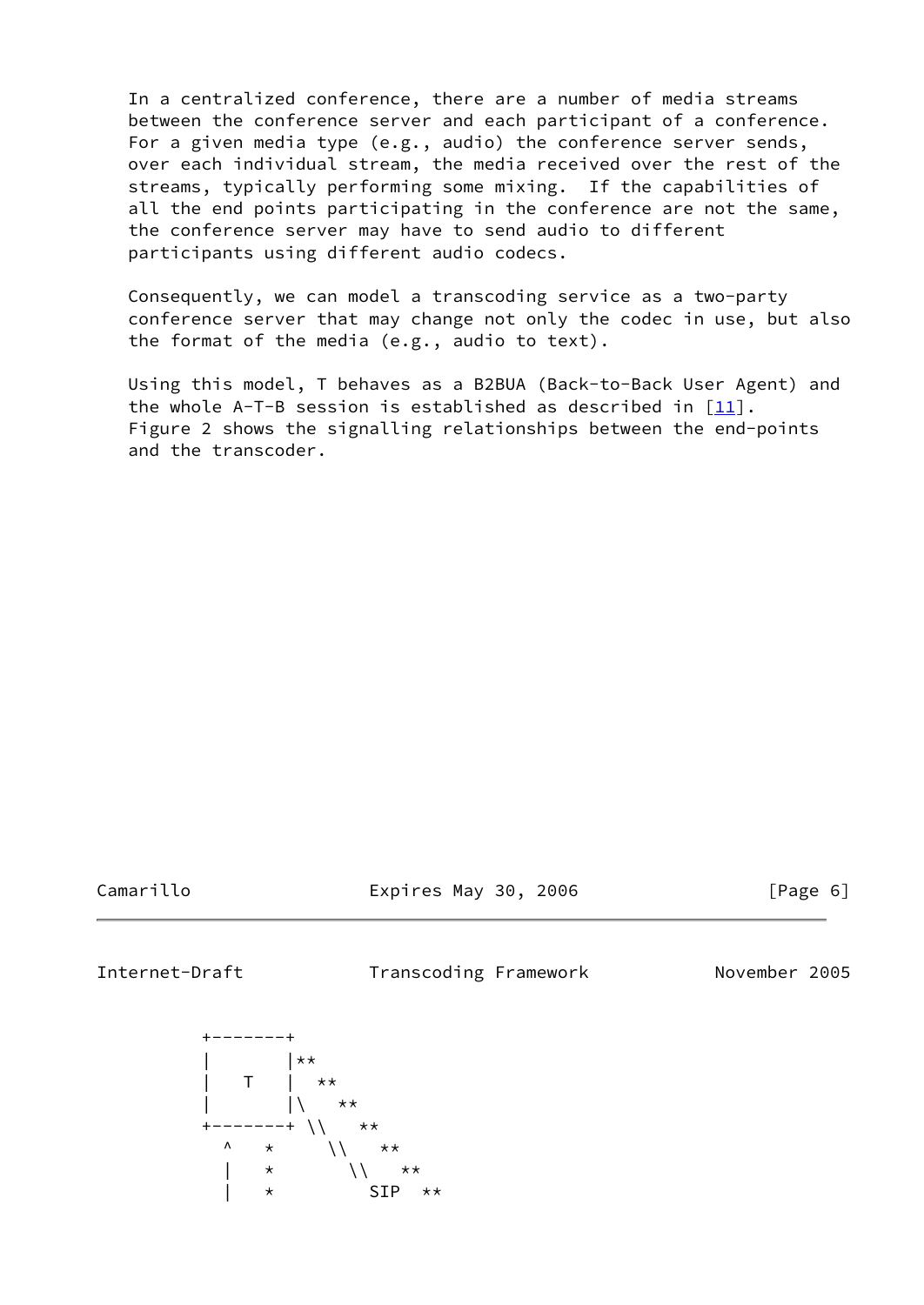

 <-SIP-> Signalling \*\*\*\*\*\*\* Media

Figure 2: Conference bridge model

 In the conferencing bridge model, the end-point invoking the transcoder is generally involved in less signalling exchanges than in the 3pcc model. This may be an important feature for end-points using low bandwidth or high-delay access links (e.g., some wireless accesses).

 On the other hand, this model is less flexible than the 3pcc model. It is not possible to use different transcoders for different streams or for different directions of a stream.

 Invoking a transcoder in the middle of an ongoing session or changing from one transcoder to another requires the remote end-point to support the Replaces  $[9]$  extension. At present, not many user agents support it.

 Simple end-points that cannot perform 3pcc and thus cannot use the 3pcc model, of course, need to use the conference bridge model.

## <span id="page-7-0"></span>[4](#page-7-0). Security Considerations

 The specifications of the 3pcc and the conferencing transcoding models discuss security issues directly related to the implementation of those models. Additionally, there are some considerations that

| Camarillo | Expires May 30, 2006 | [Page 7] |
|-----------|----------------------|----------|
|           |                      |          |

<span id="page-7-1"></span>

| Internet-Draft<br>November 2005<br>Transcoding Framework |  |
|----------------------------------------------------------|--|
|----------------------------------------------------------|--|

apply to transcoding in general.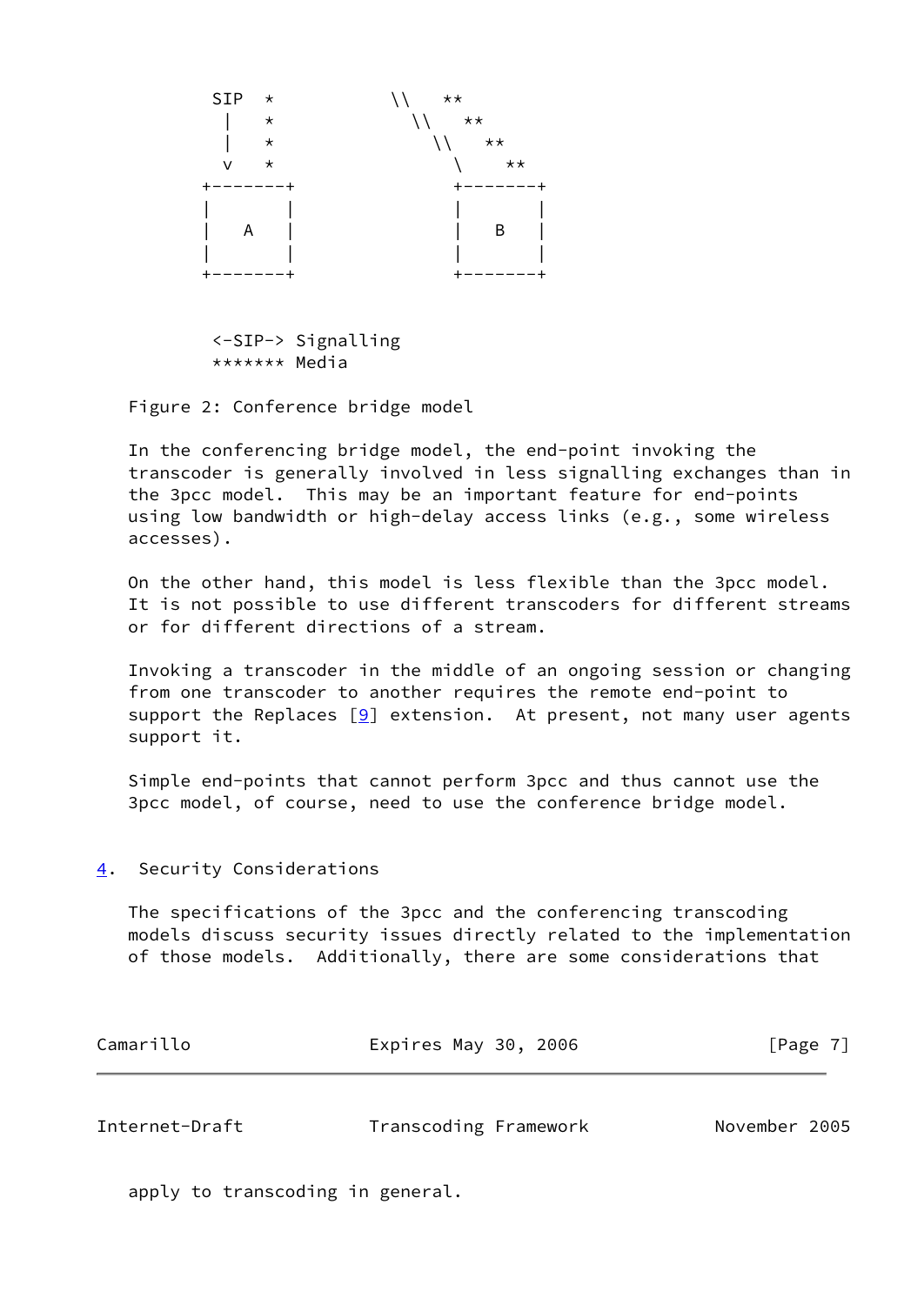In a session, a transcoder has access to at least some of the media exchanged between the end points. In order to avoid rogue transcoders getting access to those media, it is recommended that end points authenticate the transcoder. TLS  $[1]$  and S/MIME  $[8]$  $[8]$  can be used for this purpose.

 To achieve a higher degree of privacy, end points following the 3pcc transcoding model can use one transcoder in one direction and a different one in the other direction. This way, no single transcoder has access to all the media exchanged between the end points.

<span id="page-8-0"></span>[5](#page-8-0). IANA Considerations

This document does not contain any IANA actions.

<span id="page-8-1"></span>[6](#page-8-1). Contributors

 This document is the result of discussions amongst the conferencing design team. The members of this team include Eric Burger, Henning Schulzrinne and Arnoud van Wijk.

- <span id="page-8-2"></span>[7](#page-8-2). References
- <span id="page-8-9"></span><span id="page-8-6"></span><span id="page-8-4"></span><span id="page-8-3"></span>[7.1](#page-8-3). Normative References
	- [1] Dierks, T. and C. Allen, "The TLS Protocol Version 1.0", [RFC 2246](https://datatracker.ietf.org/doc/pdf/rfc2246), January 1999.
	- [2] Floyd, S. and L. Daigle, "IAB Architectural and Policy Considerations for Open Pluggable Edge Services", [RFC 3238](https://datatracker.ietf.org/doc/pdf/rfc3238), January 2002.
	- [3] Rosenberg, J., Schulzrinne, H., Camarillo, G., Johnston, A., Peterson, J., Sparks, R., Handley, M., and E. Schooler, "SIP: Session Initiation Protocol", [RFC 3261,](https://datatracker.ietf.org/doc/pdf/rfc3261) June 2002.
	- [4] Rosenberg, J. and H. Schulzrinne, "An Offer/Answer Model with Session Description Protocol (SDP)", [RFC 3264,](https://datatracker.ietf.org/doc/pdf/rfc3264) June 2002.
	- [5] Roach, A., "Session Initiation Protocol (SIP)-Specific Event Notification", [RFC 3265](https://datatracker.ietf.org/doc/pdf/rfc3265), June 2002.
	- [6] Charlton, N., Gasson, M., Gybels, G., Spanner, M., and A. van

<span id="page-8-8"></span><span id="page-8-7"></span><span id="page-8-5"></span>Camarillo Expires May 30, 2006 [Page 8]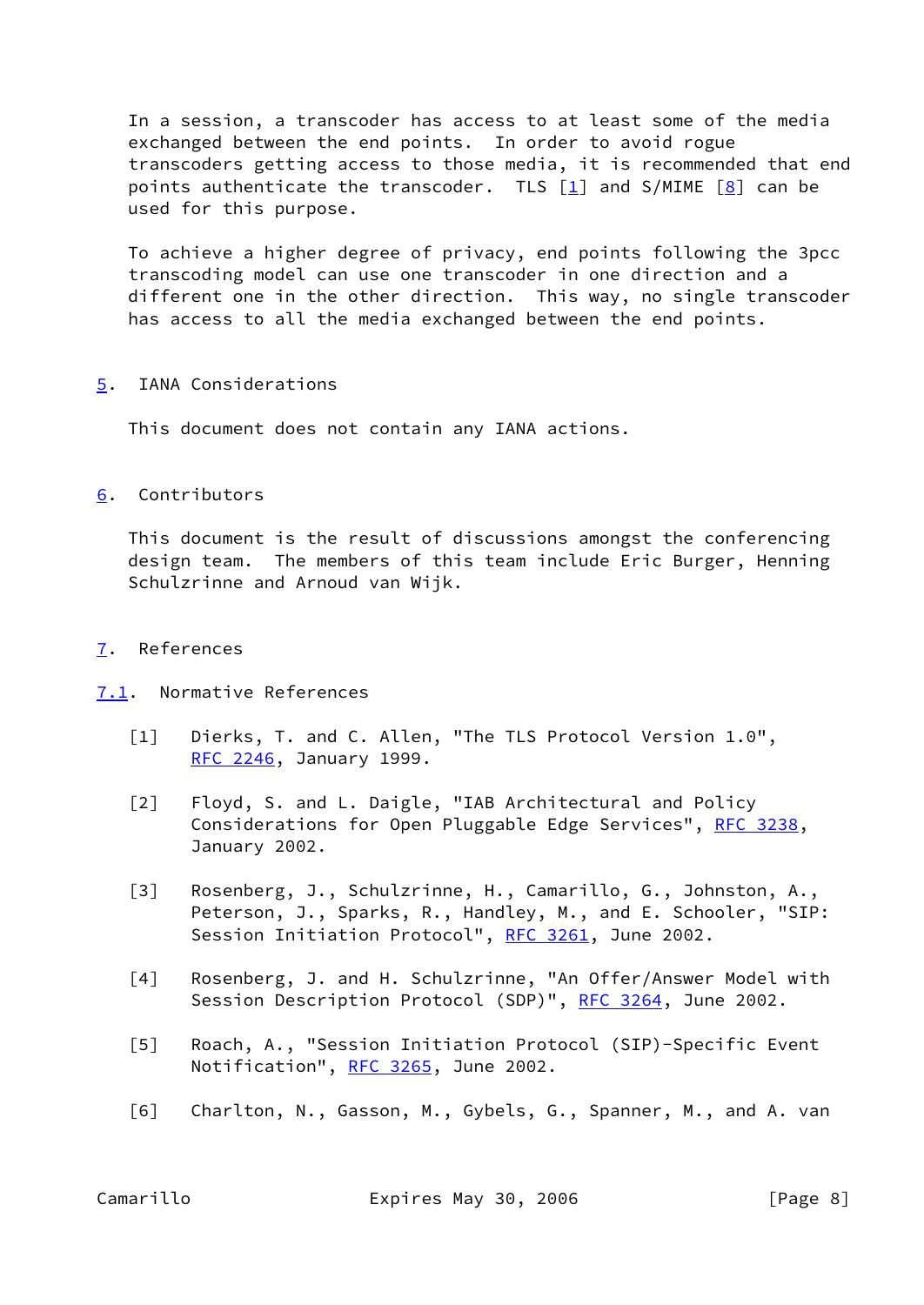<span id="page-9-1"></span> Wijk, "User Requirements for the Session Initiation Protocol (SIP) in Support of Deaf, Hard of Hearing and Speech-impaired Individuals", [RFC 3351,](https://datatracker.ietf.org/doc/pdf/rfc3351) August 2002.

- <span id="page-9-3"></span> [7] Rosenberg, J., Peterson, J., Schulzrinne, H., and G. Camarillo, "Best Current Practices for Third Party Call Control (3pcc) in the Session Initiation Protocol (SIP)", [BCP 85](https://datatracker.ietf.org/doc/pdf/bcp85), [RFC 3725](https://datatracker.ietf.org/doc/pdf/rfc3725), April 2004.
- <span id="page-9-7"></span> [8] Ramsdell, B., "Secure/Multipurpose Internet Mail Extensions (S/MIME) Version 3.1 Certificate Handling", [RFC 3850](https://datatracker.ietf.org/doc/pdf/rfc3850), July 2004.
- <span id="page-9-6"></span> [9] Mahy, R., Biggs, B., and R. Dean, "The Session Initiation Protocol (SIP) "Replaces" Header", [RFC 3891](https://datatracker.ietf.org/doc/pdf/rfc3891), September 2004.
- <span id="page-9-4"></span> [10] Camarillo, G., Burger, E., Schulzrinne, H., and A. van Wijk, "Transcoding Services Invocation in the Session Initiation Protocol (SIP) Using Third Party Call Control (3pcc)", [RFC 4117](https://datatracker.ietf.org/doc/pdf/rfc4117), June 2005.
- <span id="page-9-5"></span> [11] Camarillo, G., "The Session Initiation Protocol (SIP) Conference Bridge Transcoding Model", [draft-ietf-sipping-transc-conf-00](https://datatracker.ietf.org/doc/pdf/draft-ietf-sipping-transc-conf-00) (work in progress), June 2005.
- <span id="page-9-2"></span><span id="page-9-0"></span>[7.2](#page-9-0). Informational References
	- [12] Handley, M., "SDP: Session Description Protocol", [draft-ietf-mmusic-sdp-new-25](https://datatracker.ietf.org/doc/pdf/draft-ietf-mmusic-sdp-new-25) (work in progress), July 2005.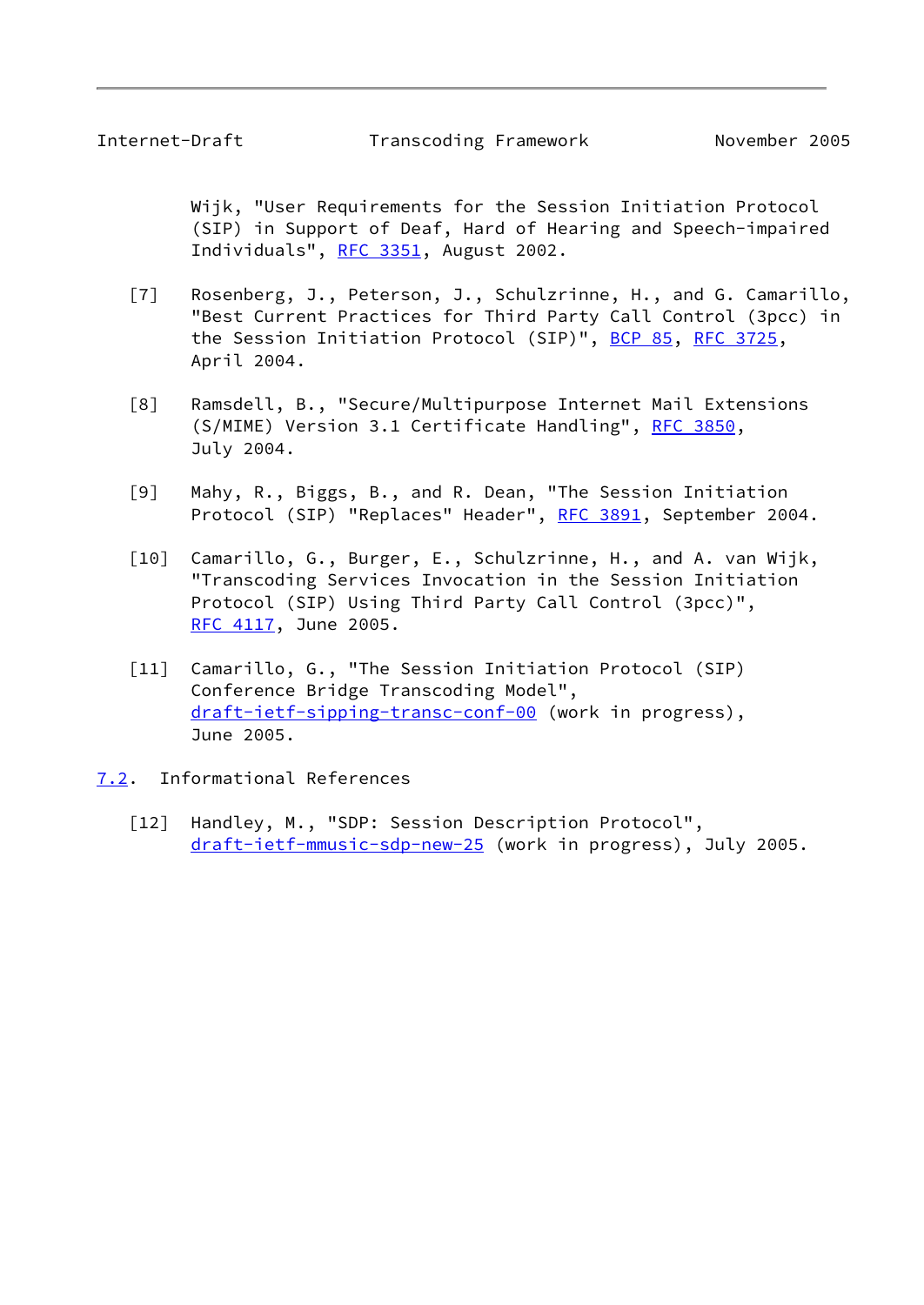<span id="page-10-0"></span>Internet-Draft Transcoding Framework November 2005

Author's Address

 Gonzalo Camarillo Ericsson Hirsalantie 11 Jorvas 02420 Finland

Email: Gonzalo.Camarillo@ericsson.com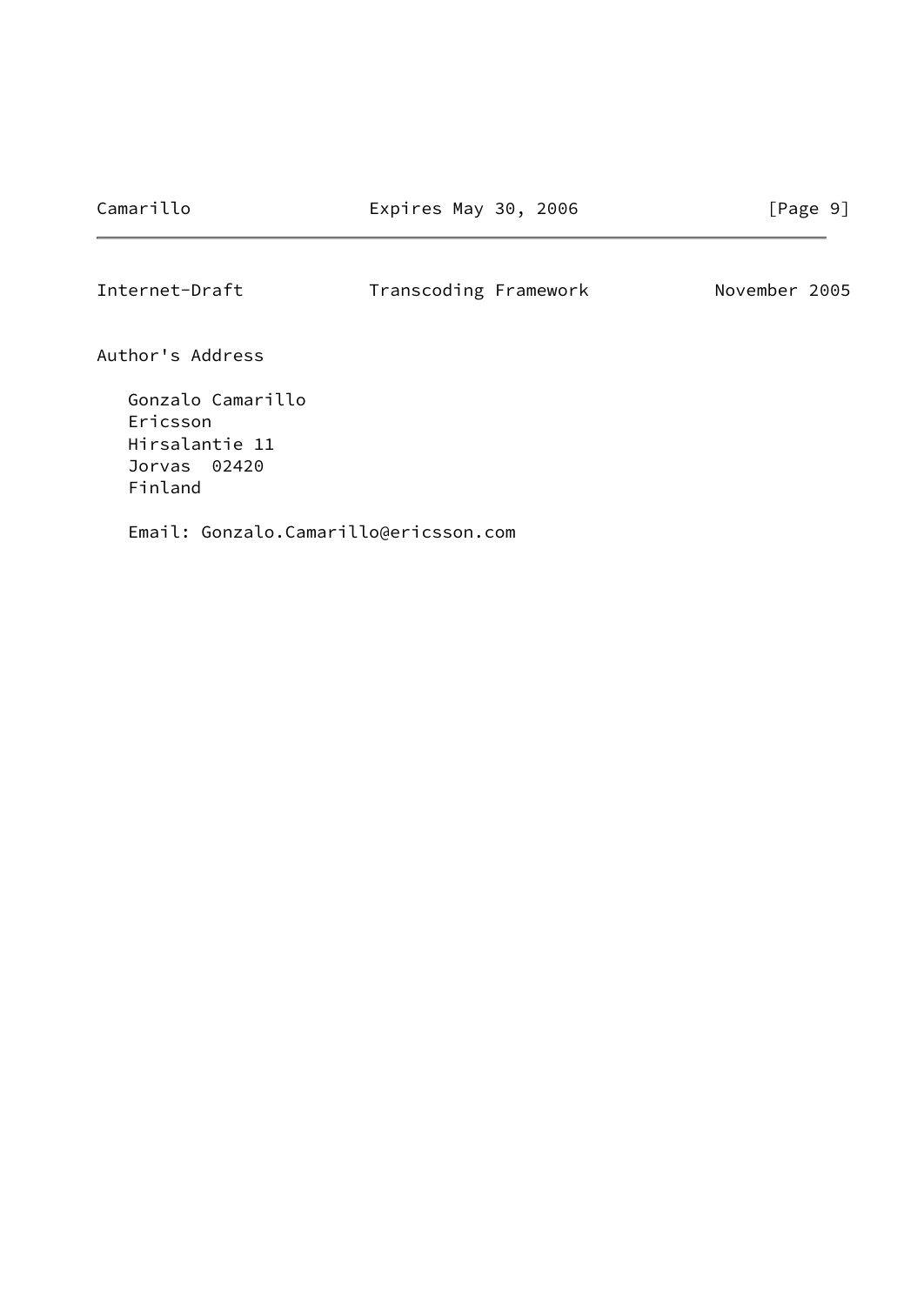Camarillo **Expires May 30, 2006** [Page 10]

<span id="page-11-0"></span>Internet-Draft Transcoding Framework November 2005

Intellectual Property Statement

 The IETF takes no position regarding the validity or scope of any Intellectual Property Rights or other rights that might be claimed to pertain to the implementation or use of the technology described in this document or the extent to which any license under such rights might or might not be available; nor does it represent that it has made any independent effort to identify any such rights. Information on the procedures with respect to rights in RFC documents can be found in [BCP 78](https://datatracker.ietf.org/doc/pdf/bcp78) and [BCP 79](https://datatracker.ietf.org/doc/pdf/bcp79).

 Copies of IPR disclosures made to the IETF Secretariat and any assurances of licenses to be made available, or the result of an attempt made to obtain a general license or permission for the use of such proprietary rights by implementers or users of this specification can be obtained from the IETF on-line IPR repository at <http://www.ietf.org/ipr>.

 The IETF invites any interested party to bring to its attention any copyrights, patents or patent applications, or other proprietary rights that may cover technology that may be required to implement this standard. Please address the information to the IETF at ietf-ipr@ietf.org.

Disclaimer of Validity

 This document and the information contained herein are provided on an "AS IS" basis and THE CONTRIBUTOR, THE ORGANIZATION HE/SHE REPRESENTS OR IS SPONSORED BY (IF ANY), THE INTERNET SOCIETY AND THE INTERNET ENGINEERING TASK FORCE DISCLAIM ALL WARRANTIES, EXPRESS OR IMPLIED, INCLUDING BUT NOT LIMITED TO ANY WARRANTY THAT THE USE OF THE